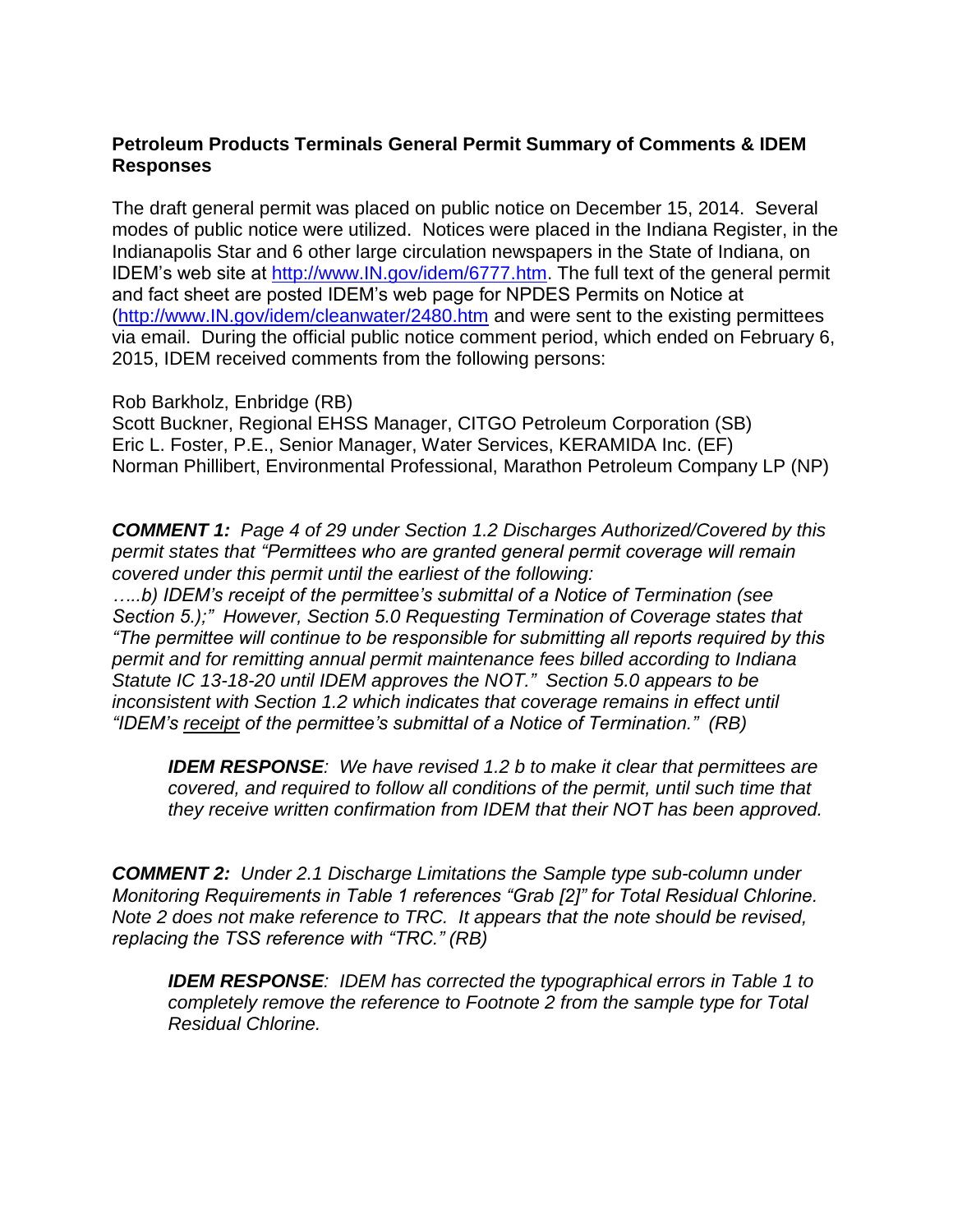*COMMENT 3: Under 2.1 Discharge Limitations, it would be helpful if the Sample type was specified for the following Parameters:*

## *Oil & Grease [i.e. Grab]*

*TSS [for improved clarity, consider using (4-Portion Composite)] Total Cyanide [for improved clarity, consider using (4-Portion Composite)] Ammonia as (N) [for improved clarity, consider using (4-Portion Composite] Lead [for improved clarity, consider using (4-Portion Composite)] IDEM may also consider providing clarification in the notes as to the preservation procedures for Total Cyanide and Ammonia (i.e. should each individual sample be preserved prior to compositing or should the final composited sample be preserved). (RB)*

*IDEM RESPONSE: These changes to the sampling requirements have been made as requested in Section 2.1 of the permit. Preservation procedures are included in the approved testing procedures. These testing procedures are specified in the permit under section 3.5.* 

# *COMMENT 4: For clarity, consider revising Note [3] as follows:*

*"Conditional monitoring requirement applicable only on days when tank bottom water or hydrostatic test water is discharged. When applicable, a person shall conduct sampling for these parameters daily. Sampling must occur during the time of discharge of hydrostatic test water." (RB)*

*IDEM RESPONSE: This section has been revised to clarify this point.* 

*COMMENT 5: For clarity and consistency with Table 1, consider modifying language for Note [3] to reflect that both Monitoring Requirements and Quality or Concentration limitations for Total Residual Chlorine shall only apply when chlorinated intake water is used to hydrostatically test tanks. (RB)*

*IDEM RESPONSE: After reviewing your comments on the proposed administrative general permit for Hydrostatic Testing of Commercial Pipelines we are assuming that this comment is meant to be in regards to Note [7] and not Note ]3]. Therefore we have revised Note [7] accordingly per your suggestion. .* 

*COMMENT 6: Consider changing the word "may" to "shall" in 3.8 a) as follows: "For parameters with monthly average water quality based effluent limitations (WQBELs) below the limit of quantitation, daily effluent values that are less than the LOQ shall be assigned a value of zero (0)." (RB)*

*IDEM RESPONSE: We have revised section 3.8 per your suggestion.*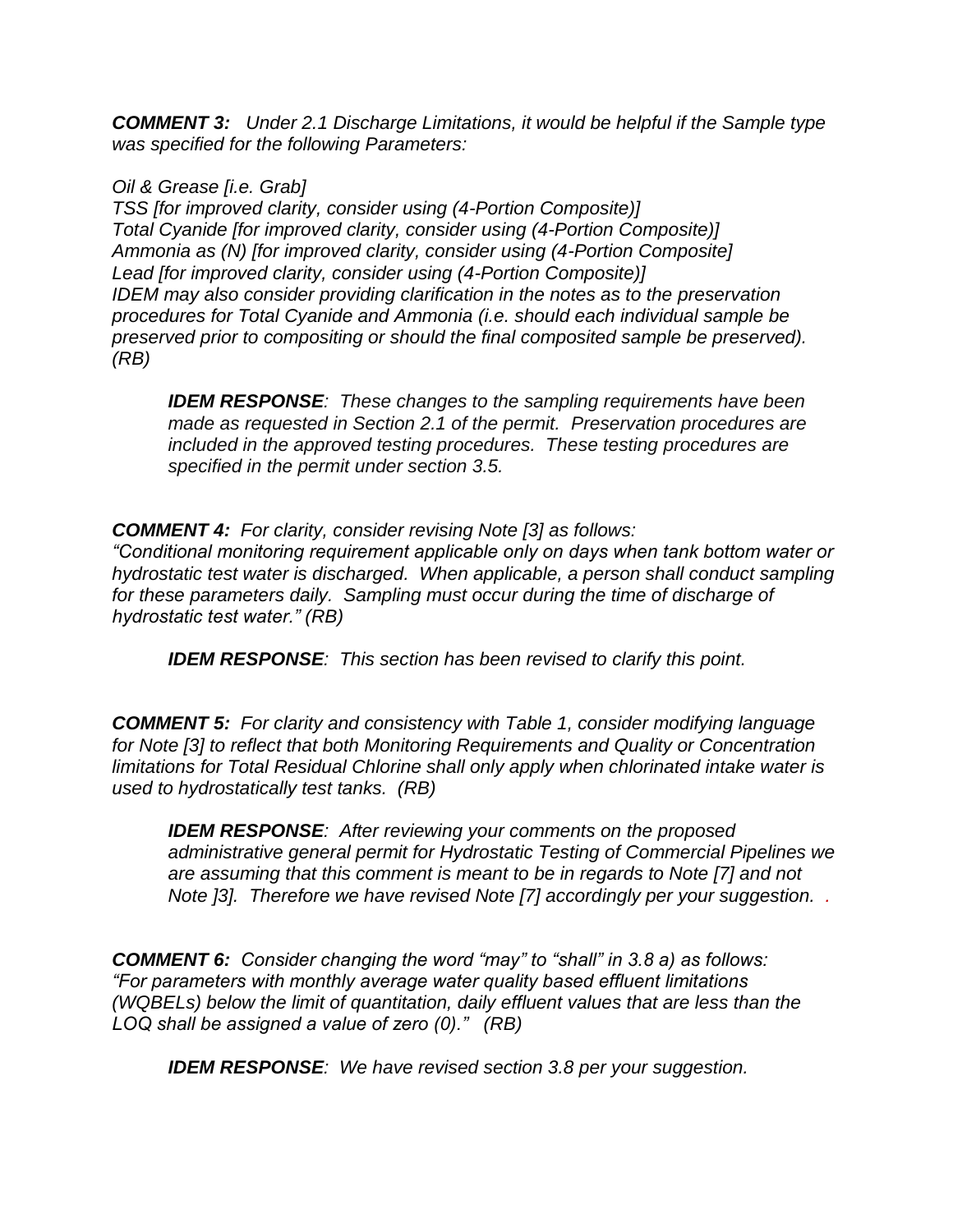*COMMENT 7: Consider eliminating the requirement under (p) that requires the following information to be included in an NOI: "documentation of IDEM pre-approval for the use of any water treatment additives (WTAs) to be used with the hydrostatic test water." Obtaining pre-approval of all WTAs in association with an NOI is not practical as the dechlorinating agent that may be most appropriate depends upon characteristics of the municipal water being used for the test, which can vary by municipal source. Specific characteristics of the discharge water required to obtain WTA approval, such as temperature or discharge characteristics, cannot be ascertained without knowledge of when the testing is performed, or until the most economical treatment method is determined.*

*Consider using a procedure and language similar to what is used in the State of Michigan's general permits : "This permit does not authorize the discharge of water additives without approval from the Department. Approval of water additives is authorized under separate correspondence. Water additives include any material that is added to water used at the facility or to a wastewater generated by the facility to condition or treat the water. In the event a permittee proposes to discharge water additives, including an increased discharge concentration of a previously approved water additive, the permittee shall submit a request to the Department for approval. See [Reference applicable section] for information on requesting water treatment additive use."*

*Consider methods and language similar to that in Part 1 Section A.3 of the attached link as a means of having permittees obtain approvals for WTAs. [http://www.michigan.gov/documents/deq/wrd-npdes-generalpermit-](http://www.michigan.gov/documents/deq/wrd-npdes-generalpermit-MIG670000_399823_7.pdf)[MIG670000\\_399823\\_7.pdf](http://www.michigan.gov/documents/deq/wrd-npdes-generalpermit-MIG670000_399823_7.pdf) (RB)*

*IDEM RESPONSE: We have added text to Section 6 of the permit to clarify that the permittee may still apply for the use of additives that are deemed necessary by the permittee after he/she has received this approval of coverage under the general permit. The only prohibition IDEM will put on the permittee is that any additive must still receive IDEM approval prior to its use.* 

*COMMENT 8: Consider creating an approval system for "select water treatment additives" similar to what is described in the State of Michigan link below. This would allow more expedient approval for commonly used chemical products that are added to condition and treat the water to make it suitable for discharge, and are considered to not adversely affect aquatic life, and can be regulated through a permit with a chemical specific water quality-based effluent limit (WQBEL), using a parameter that mitigates the WTA toxicity (i.e., pH limits that mitigate a pH adjusting WTA). [http://www.michigan.gov/deq/0,4561,7-135-3313\\_3682\\_3713-317137--,00.html](http://www.michigan.gov/deq/0,4561,7-135-3313_3682_3713-317137--,00.html) (RB)*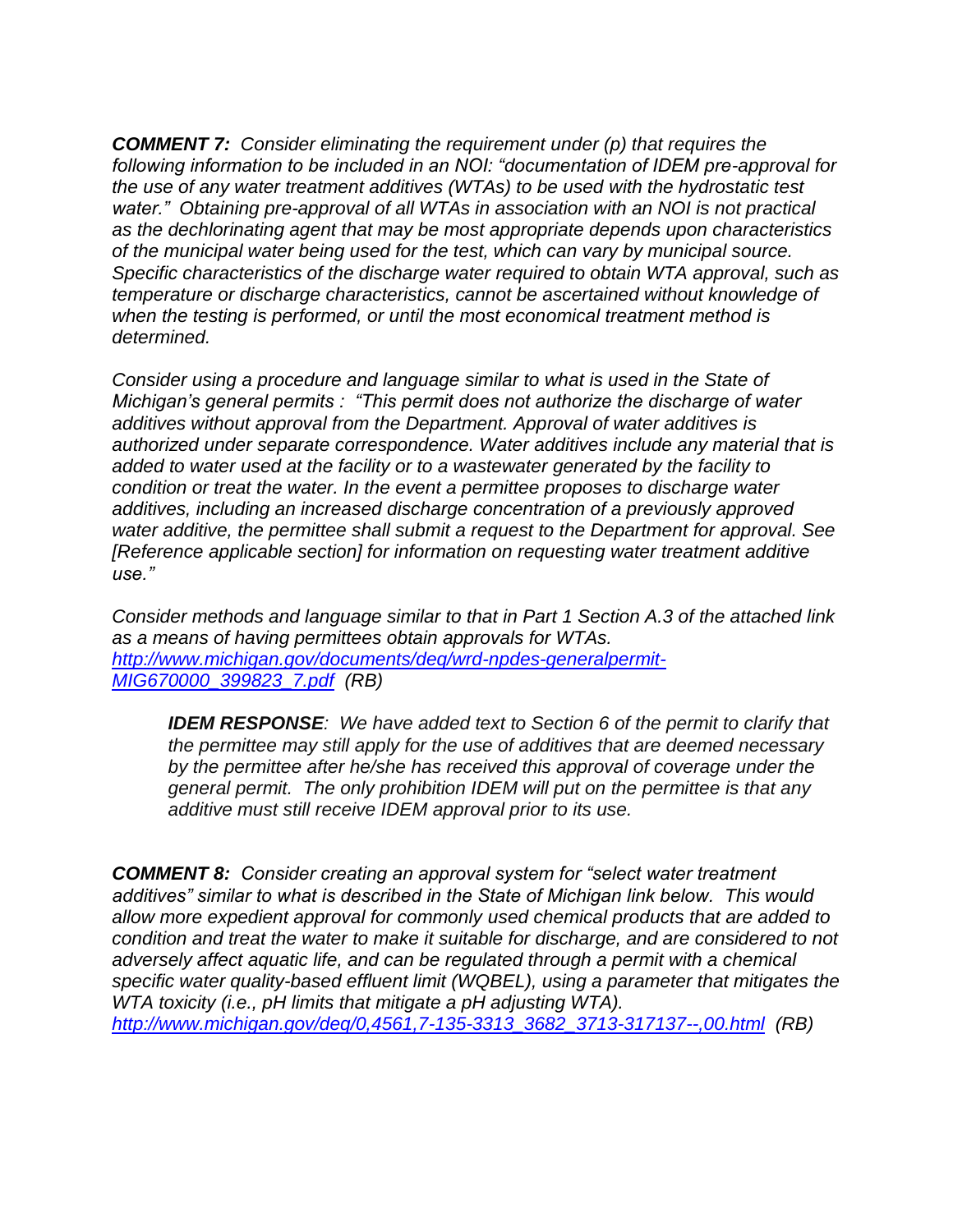*IDEM RESPONSE: The process of approving water treatment additives is separate from the permitting process for General Permits. Therefore revising this process is outside of the scope of what we can do as a part of this permit.* 

*COMMENT 9: Analogous to IAC 327 Rule 6 "Storm Water Discharges Exposed to Industrial Activity," give consideration to expanding the breadth of the Draft NPDES General Permit for Petroleum Product Terminals to allow a new or existing point source discharge if composed entirely of stormwater and one or more of the following nonstormwater discharges:*

*(A) Discharges from firefighting activities.*

- *(B) Fire hydrant flushings.*
- *(C) Potable water sources, including waterline flushings.*
- *(D) Uncontaminated ground water or spring water.*

*(E) Foundation or footing drains where flows are not contaminated with process materials, such as solvents.*

*(F) Uncontaminated air conditioning or compressor condensate.*

*(G) Vehicle washwaters where uncontaminated water, without detergents or solvents, is utilized.*

*IDEM would need to appropriately modify notes to reflect sampling and monitoring requirements for discharges composed entirely of stormwater and the allowable nonstormwater discharges exposed to the Petroleum Product Terminals activities. (RB)*

*IDEM RESPONSE*: *These wastewater sources may be discharged through outfalls in included in permittees coverage under the new administrative general permit. Language has been added to the definition of Petroleum Products Terminals in Section 1.2 of the permit to incorporate this provision. However we reserve the right to require additional or revised sampling and testing parameters as needed.* 

*Comment 10: My NPDES General Permit No. ING340009 was renewed on January 15, 2015 and becomes effective on April 1, 2015. Will Citgo have to submit a new NOI when the new General Permit is issued to retain coverage? (SB)*

*IDEM RESPONSE: All permittees will have to submit new NOIs when the new Administrative General Permit is issued, since they will have to sign it to certify their acceptance of all conditions of the permit, including any new parameters.*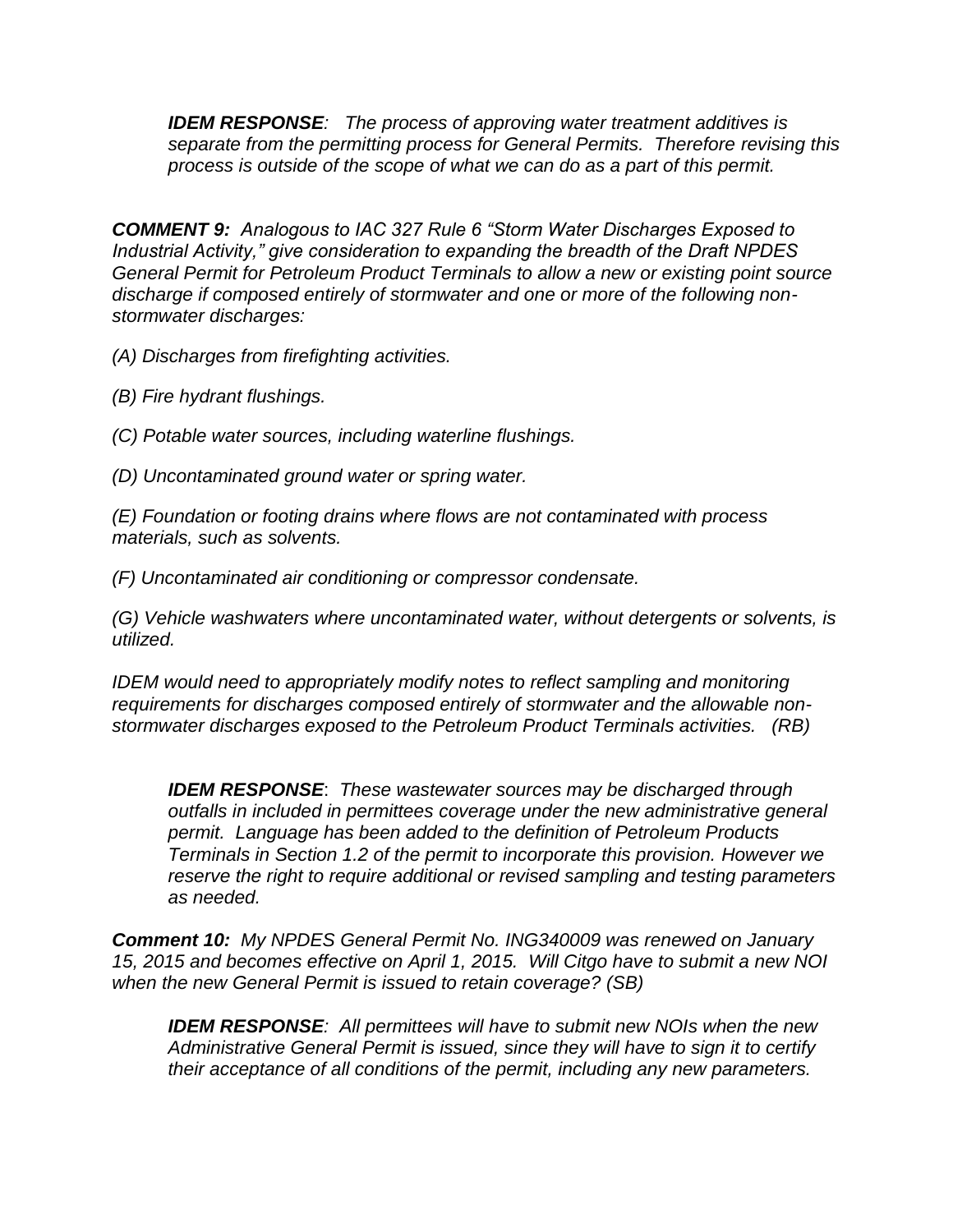*Also information not contained in the current NOI forms will be required on the new NOI forms, and permittees will need to provide this new information.*

*Comment 11: Will the conditions of my current General Permit No. ING340009 change from the requirements listed in 327 IAC 15 Rule 9 to the requirements listed in the new General Permit once the new General Permit is issued? (SB)*

**IDEM RESPONSE**: Yes. The issued general permit shall become effective on November 8, 2015. Entities which are currently covered by 327 IAC 15-9 shall continue to be authorized to discharge under those terms and conditions as set forth in IC 13-18-3-15. IDEM has developed a phased rollout plan to facilitate the transition process for all of the existing general permit holders. We will be contacting each permitted facility/entity individually with further instructions.

*Comment 12: (Discharges Covered): In the prior permit it was inferred that stormwater coming into contact with locations where petroleum products are transferred between storage tanks and tanker trucks (i.e. loading racks) were covered under the general permit – is this still the case? (SB)*

### *IDEM RESPONSE: Yes.*

*Comment 13: The general permit will regulate the discharge of wastewater defined as: "Wastewater discharge associated with Petroleum Products Terminals water means the discharge from any conveyance, used for collecting and conveying wastewater which is directly related to the storage area of the petroleum products terminal. This includes storm water run-off, tank bottom water, and water used for hydrostatically testing the storage tanks or on-site pipelines." Based on this definition, would the discharge of wastewaters generated by the washing down of loading rack areas require the facility to obtain an individual NPDES permit? Would discharge of wash-down wastewater be allowed under the general permit, if no detergents are used? (EF)*

*IDEM RESPONSE: As long as no detergents are used, this washdown wastewater would be covered if it is discharged through one of the outfalls approved under your Administrative General permit coverage.* 

*Comment 14: For facilities where storm water run-off and water used for hydrostatically testing can co-mingle in onsite retention ponds, will IDEM require that the hydrostatic test water be sampled independently as it leaves the tank or pipe? The designated outfall for such facilities as identified in the NOI is typically the discharge from the retention pond. Would the sample results for samples taken at the point that hydrostatic test water leaves the tank or pipe be reported on the DMR for Outfall 001? (EF)*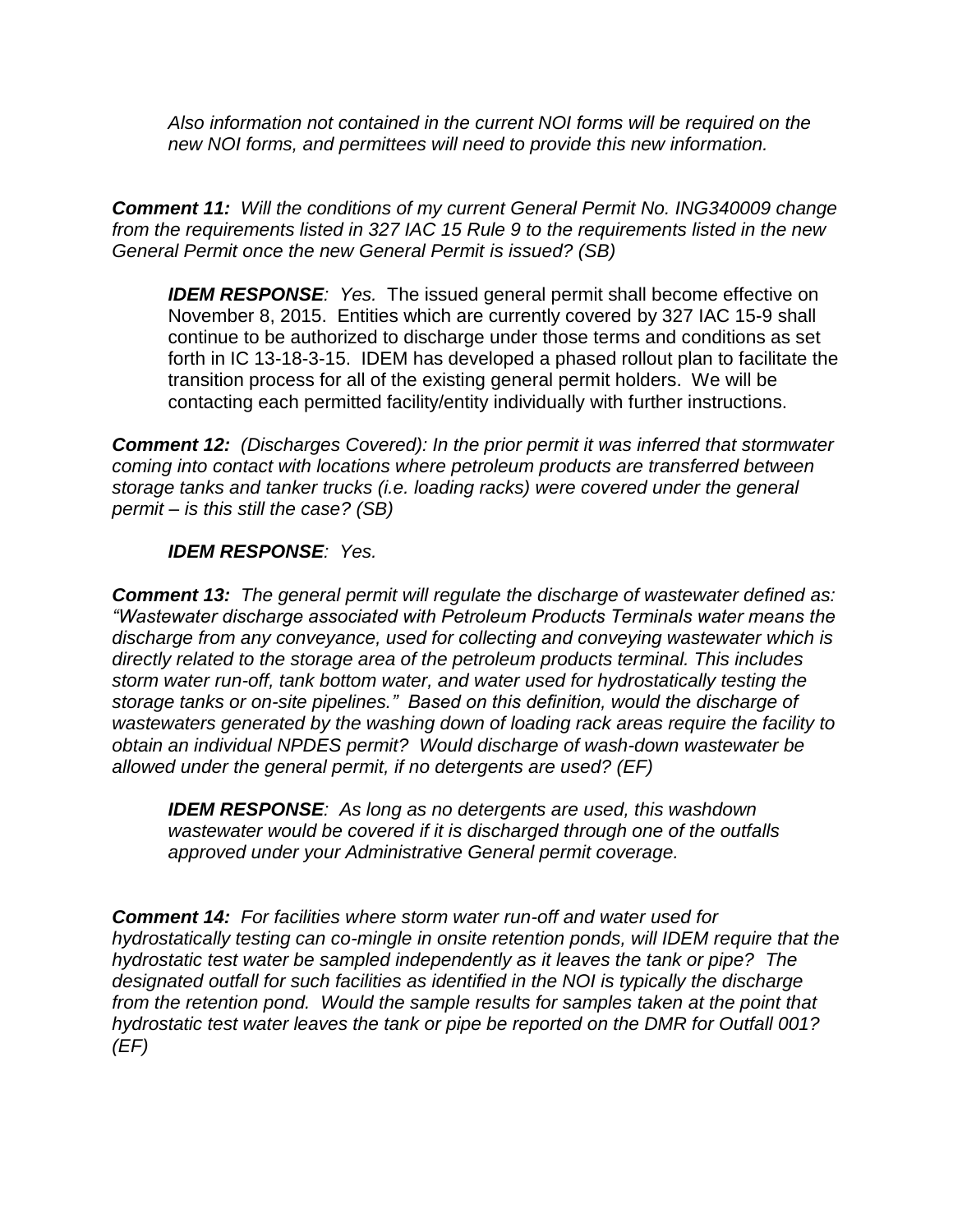*IDEM RESPONSE: There is not one answer to this question. IDEM requires sampling to be done at locations that ensure that the sample is representative of the discharge. The location that samples should be taken therefore will depend on the specific situation at each site. This is why we are requiring flow diagrams and site maps for each NOI. We will consider what else is in the retention pond, and what else is discharging to the retention pond, at each location to determine where samples should be taken, and which discharge limits need to be applied.*

*Comment 15: Under Monitoring Requirements, the draft permit states that "Grab samples of the Oil & grease and TSS shall be taken of the hydrostatic test water being discharged as it leaves the pipeline or tank being tested or after receiving treatment at the beginning and at the end of the discharge and two (2) times during the discharge at evenly spaced time intervals. All of the grab samples shall be combined into one (1) composite sample at the end of the test period for analysis." Does IDEM intend to say that the oil & grease samples are to be composited before analysis? In the past, each of the individual grabs were analyzed and the results averaged. (EF)*

IDEM RESPONSE: The fact sheet language at the time of public notice was in error. The sampling protocol for oil and grease is as stated in the permit, which says "For Oil & grease, a minimum of four (4) grab samples shall be collected at equally spaced time intervals during a forty-five (45) minute period. Each sample shall be analyzed individually, and the arithmetic mean of the measured concentrations shall be reported as the value for the twenty-four (24) hour period."

*Comment 16: Request that Section 1.2 include allowed non-storm water discharges as described in 327-IAC 15-6-2. The NPDES permit regulates the wastewater discharged by a petroleum products terminal. Section 1.2 captures the major wastewater streams. Other streams that are not a significant contributor of pollutants to a surface water of the state and are naturally mixed with the storm water due to the terminal storm water drainage system are: fire hydrant flushings; potable water sources, including waterline flushings; irrigation drainage; landscape watering; routine external building washdowns; pavement washdowns where spills or leaks of hazardous materials have been removed; uncontaminated ground water or spring water; foundations or footing drains where flows are not contaminated with process materials; uncontaminated air conditioning or compressor condensate; vehicle washwaters where uncontaminated water is utilized; and run-off from the use of dust suppressants. The list of other streams that are not a significant contribution of pollutants to the water of the state was taken from 327 lAC 15-6-2 "Applicability of the general permit rule for storm water discharges exposed to industrial activity." (NP)*

*IDEM RESPONSE: These waters will be covered as long as they are discharged through one of the outfalls approved under your Administrative General permit coverage.*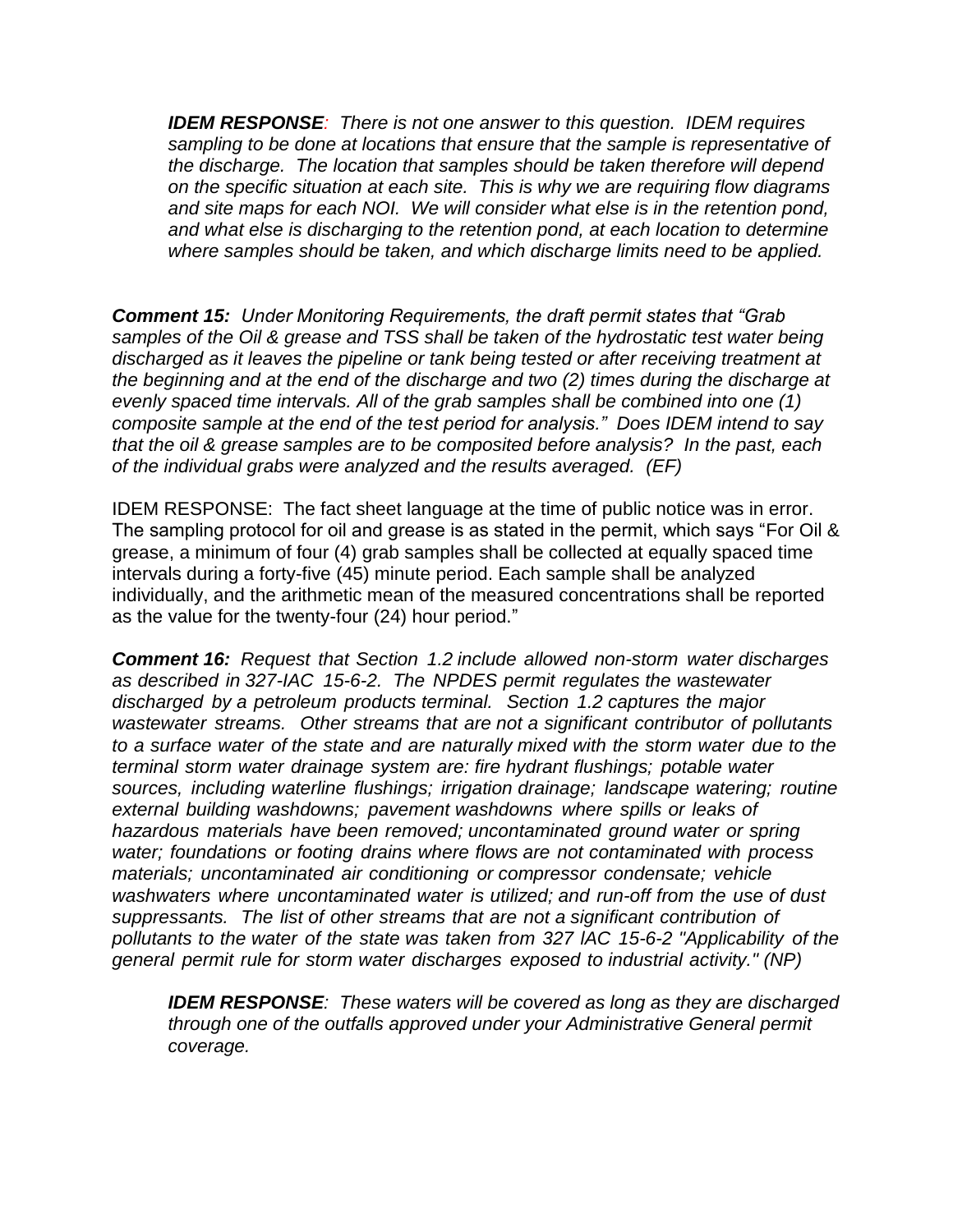*Comment 17: Request that IDEM consider inclusion of water discharges from firefighting exercises in the NPDES permit. The local fire departments provide emergency response services to petroleum products terminals. To improve the fire departments' response capability the fire departments will request to conduct a fire exercise using hydrant water and fire equipment to fight a storage tank fire. The fire exercise wastewater would be managed per the general NPDES permit. (NP)*

*IDEM RESPONSE: See the response to comment #9. Firefighting exercises fall within the broader category of firefighting activities.*

*Comment 18: Request to revise the total residual chlorine daily maximum limit to 0.06 mg/1. The NPDES permit Table 1 includes a quality of concentration limit for total residual chlorine of a daily maximum of 0.02 mg/1. In foot note [8], it is recognized that the daily maximum water quality based effluent limit for chlorine is less (i.e. more stringent) than the limit of quantification of 0.06 mg/1 for the field analytical methods. It is recommended that the quality of concentration limit for total residual chlorine of a*

*Daily maximum be equal to the limit of quantification. The revised total residual chlorine of a daily maximum of 0.06 mg/1 would avoid any confusion on whether the measured water quality of the discharge wastewater is compliant with the NPDES permit limit. (NP)*

*IDEM RESPONSE: 327 IAC 5-2-11 specifies that the NPDES permit must include the actual water quality-based effluent limitation, even when that value is less than detectable or quantifiable numbers. 327 IAC 5-2-11.1(f)(1)(A) states that "the permit shall include conditions that state that effluent concentration less than the limit of quantitation are in compliance with the effluent limitations."* 

*Comment 19: Request that the NPDES permit does not require that operators be wastewater certified for a petroleum products terminal that does not treat the wastewater. Petroleum products terminals normally do not treat the facility wastewater. Following a visual inspection of the wastewater to ensure that the wastewater is contaminant free, the wastewater is allowed to flow to a collection/holding pond. Prior to the release from the pond the collected water is visually inspected to ensure the water is contaminant free. (NP)*

*IDEM RESPONSE: IDEM is not requiring a certified operator for sites that do not meet the requirements for one. We are only reiterating that if your site meets the requirements (i.e. has a wastewater treatment system) you must retain a certified operator.* 

*Comment 20: Regarding Section 8.0 Storm Water Pollution Prevention Plan (SWP3) Request that a petroleum products terminal may have a Spill Prevention Control and*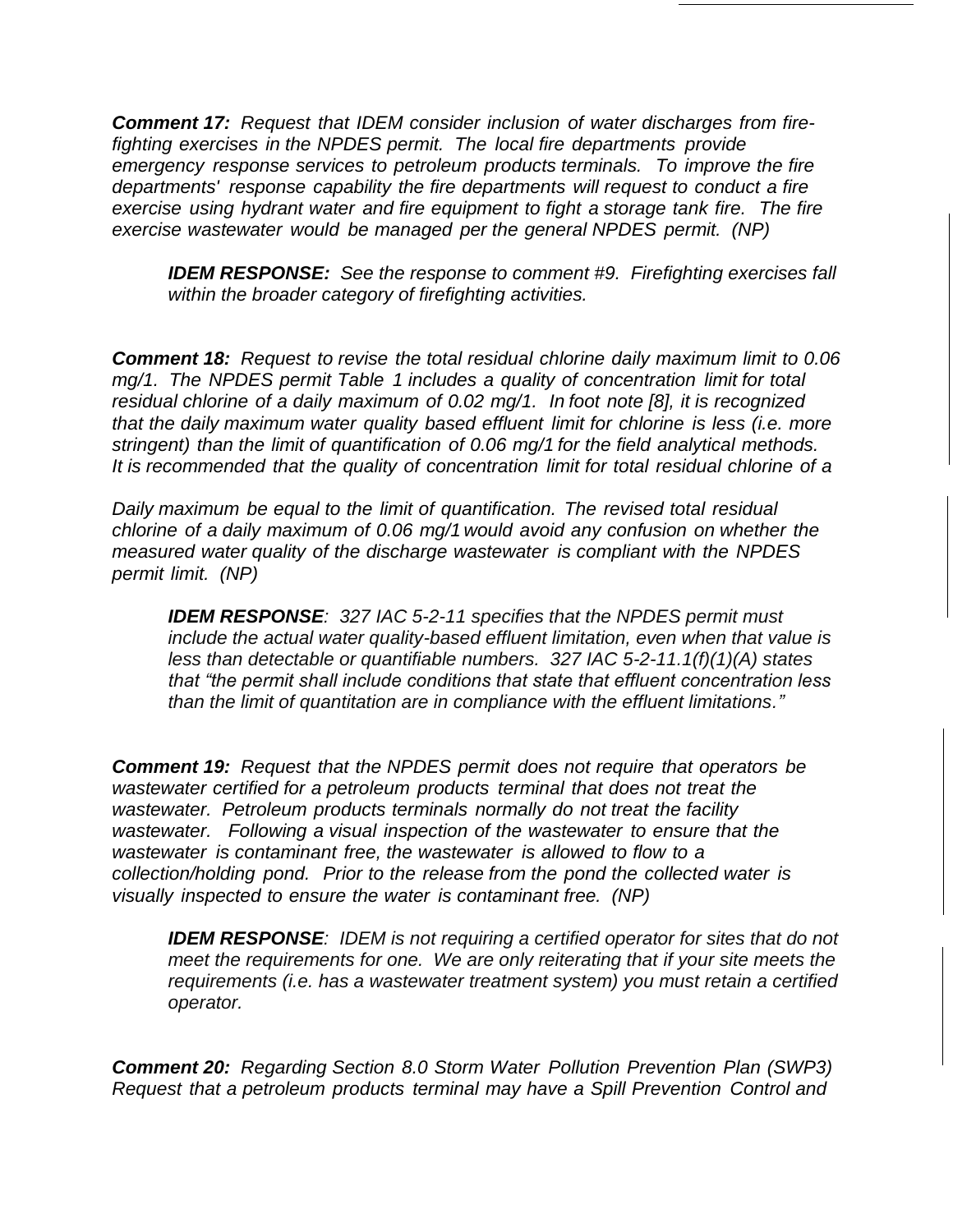*Countermeasures Plan in lieu of a Storm Water Pollution Prevention Plan.*

*Petroleum products terminals have a Spill Prevention Control and Countermeasures plan as required by the Clean Water Act. The SPCC regulations are in 40 CFR 112. The SPCC requirements overlap the SWP3 requirements with a more comprehensive emphasis on the condition and maintenance of the primary and secondary containment, wastewater drainage control, employee training, operating equipment condition and procedures, and emergency response.*

*An SPCC Plan is comprehensive and includes details on the following: Professional Engineer's certification and certification history*

*SPCC Plan amendment procedures*

*Management approval and review*

*Discussion of the facility's conformance with Part 112 Physical layout and facility diagrams*

*Type of oil and container capacities*

*Discharge prevention measures & Routine Handling Drainage controls and secondary containment Emergency response and discharge countermeasures Disposal methods Contact list and phone numbers*

*Spill notification form*

*Prediction of potential discharge from equipment failure*

*Dikes, berms or retaining walls sufficient to contain spilled oil, "Site and Flow Diagram" Personnel training*

*Designated person who is accountable for discharge prevention Schedule and conduct discharge prevention briefings*

*Security*

*Facility tank car and tank truck loading/unloading rack Brittle fracture evaluation Discussion of conformance with state rules*

*Oil Filled Operational Equipment*

*Facility Drainage- "Site and Flow Diagram"*

*Bulk Storage Containers- Material & Containment Bypass Valves*

*Bulk Storage Tanks- Buried or partially buried metallic tanks. Bulk Storage Tanks- Test & Inspect*

*Bulk Storage Tanks- Internal Heating Coils*

*Bulk Storage Tanks- High level alarms, signals, devices Bulk Storage Tanks- Observe Effluent Treatment Facilities Prompt removal of discharges*

*Mobile or Portable Oil Storage Containers Facility Transfer Operations,*

*Pumping and Facility Process- Buried Piping Protection*

*Facility Transfer Operations, Pumping and Facility Process- Out of Service Piping Controls*

*Facility Transfer Operations, Pumping and Facility Process- Pipe Supports Facility Transfer Operations,*

*Pumping and Facility Process- Inspection of Above Ground Valves Piping, Etc. Facility Transfer Operations,*

*Pumping and Facility Process- Warn All Vehicles Entering Facility (NP)*